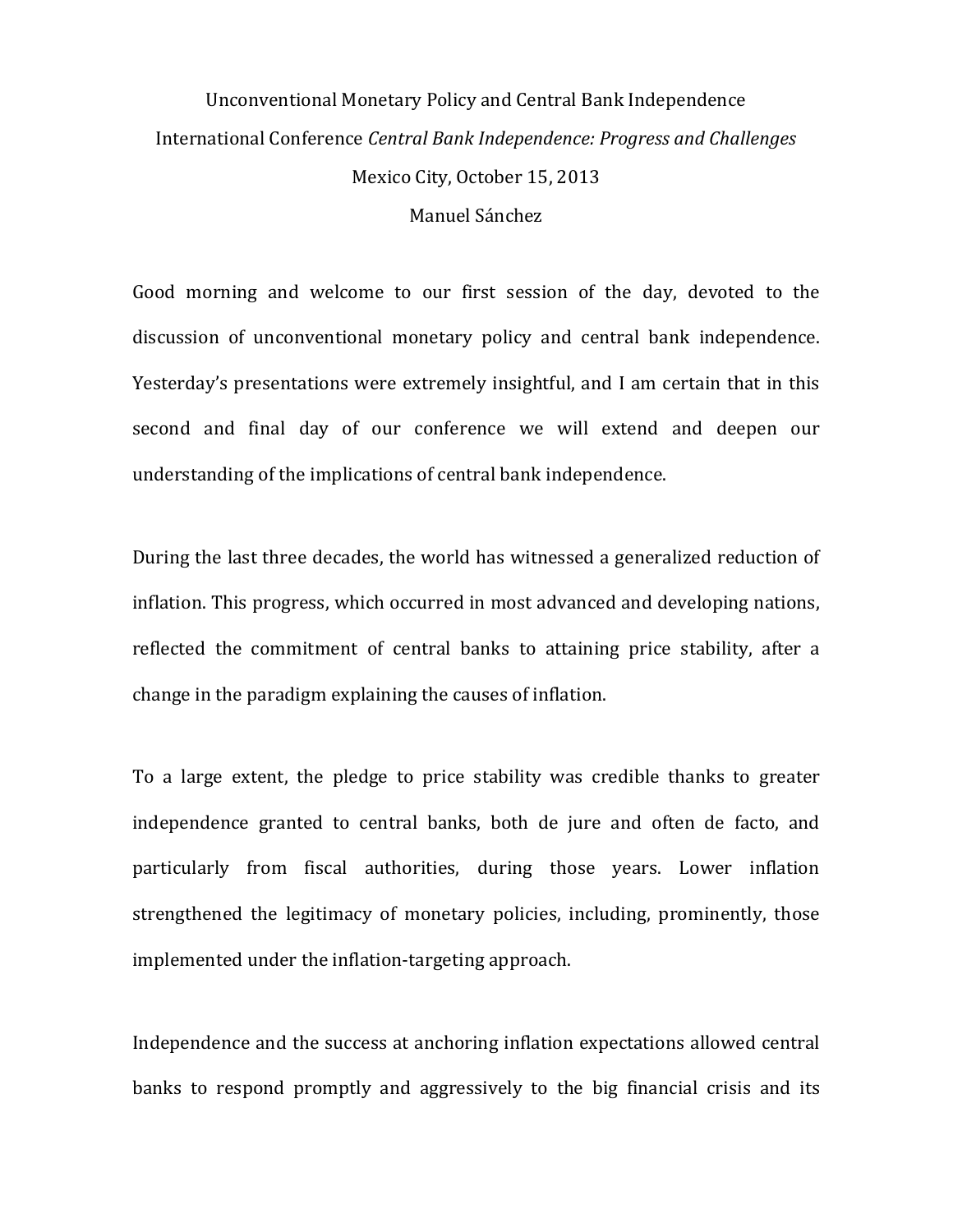aftermath. Being the epicenters of turmoil, the United States and other advanced countries applied this flexibility pervasively.

An essential element of central banks' new strategies was the implementation of unconventional policies, in the form of large-scale purchases of government and private-sector assets, and extensions of long-term liquidity facilities to financial institutions, among other measures.

These policies have been effective at helping to normalize the functioning of financial markets in critical times and have likely supported the economic recovery of advanced countries. Yet, they have also generated some unintended consequences, such as market distortions, the postponement of needed debt adjustments, and some negative international spillover effects.

Unconventional monetary policies have also posed significant challenges, some of which may have some bearing on the independence of central banks. By way of illustration, nontraditional measures have translated into unprecedentedly loose monetary stances. If eventual unwinding is not done properly, inflation control could be put at risk, thereby damaging the cornerstone of the trust that legitimized monetary independence in recent years.

Additionally, unconventional measures may have increased people's expectations of the capacity of monetary policy to achieve many objectives different from price stability, which are not otherwise being addressed by appropriate policies.

2